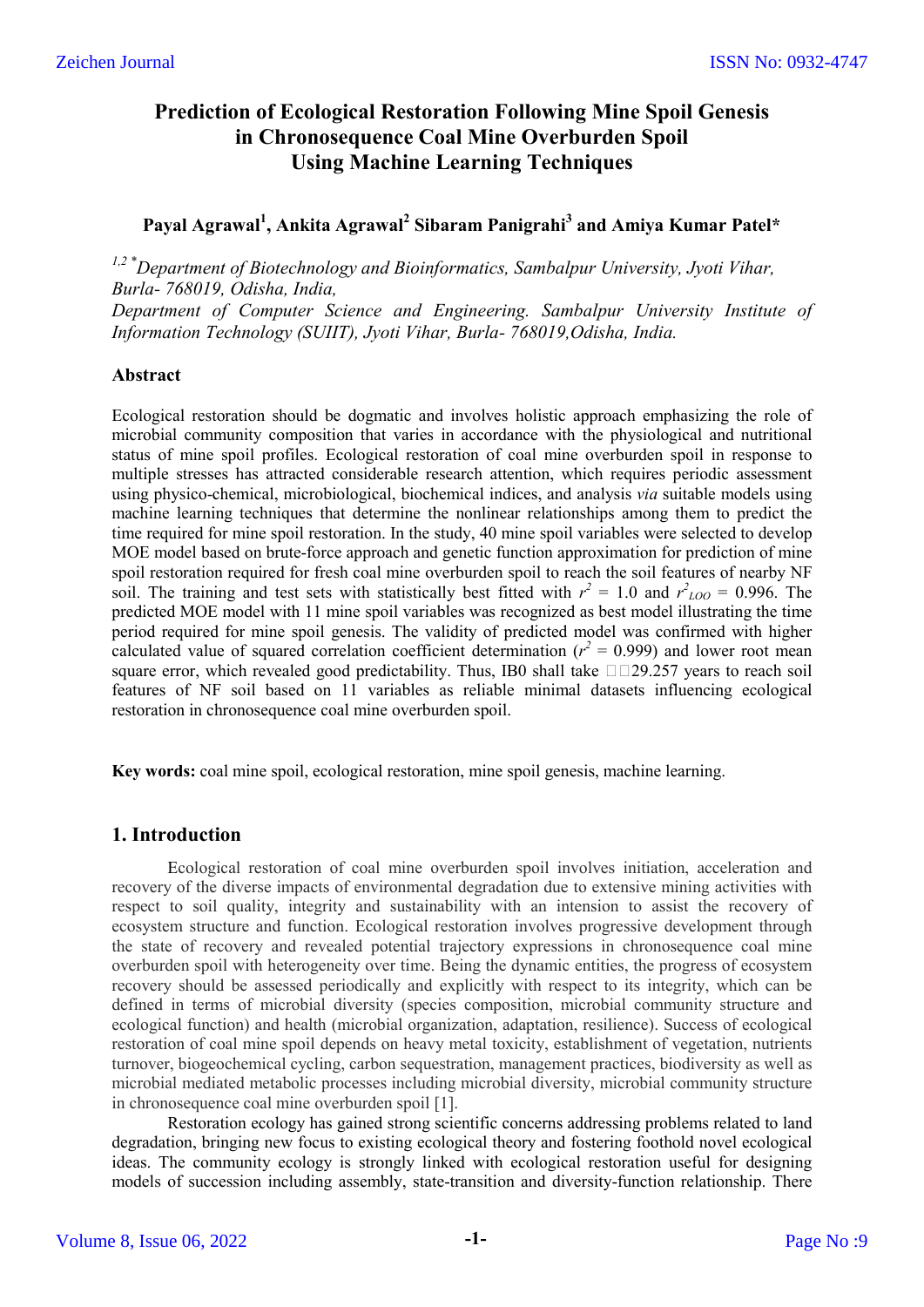exists relationship between mine spoil restoration and r- or k- strategic microbes, where the rstrategists favour new sites or sites under restoration and the k-strategists favour stable environment [2]. Thus, the progress of mine spoil genesis can be evaluated based on microbial community dynamics and functional soil quality indices. The study substantiates the need of 'minimum data sets' (MDS) pre-requisite to elucidate ecological restoration of coal mine overburden spoil. There is no specific MDS recommended for the assessment for ecological restoration in India though microbial biomass pool, enzyme activities, basal soil respiration are being widely used [3,4]. Keeping the extensive coal mining activities, the study facilitates the development of MDS, which would provide the structured approach for the assessment of ecological restoration. MDS involved in the restoration ecology should satisfy following criteria such as (i) compatible with ecosystem processes, (ii) sensitive to management practices in acceptable time frames, (iii) easy to assess during long-term monitoring, (iv) robust methodology, (v) relevant to productivity and ecosystem sustainability and (vi) cost-effective with economic efficiency.

Assessment of time period required for ecological restoration in chronosequence coal mine overburden spoil through experimentation is extensive and time consuming. In contrast, the alternative approach is performed by empirical mathematical modeling to predict the time required for mine spoil restoration. Machine learning (MI) provides significant advantages over conventional statistical methods for analyzing larger ecological datasets including (i) the selection of relevant data and its preprocessing, (ii) selection of adequate algorithms, and (iii) its quality assessment [5]. Machine learning is used to execute algorithms allowing computer to mechanize data-driven model programming and build models based on artificial intelligence through methodical detection of patterns using statistically significant training data, which makes prediction without being explicitly programmed. The objectives of machine learning include (a) classification of datasets based on datadriven models, and (b) data-driven prediction of outcomes based on model.

Machine learning algorithms have been used to predict the time period required for ecological restoration of coal mine spoil. Linear regression is a statistical based predictive algorithm that shows linear relationship between a dependent and one or more independent variables, which revealed the pattern of shifting dependent variables according to the value of independent variables [6]. Assumptions of linear regression algorithm includes (i) linear relationship between dependent and independent variables, (ii) assumes minimal multicollinearity between independent variables, (iii) homoscedasticity (error term is same for all independent variables), (iv) no autocorrelation in error terms and thereby increase the accuracy of predictive model. Polynomial regression algorithm is used to model relationship between a dependent and independent soil variable as nth degree polynomial using training datasets of non-linear nature [7]. Polynomial regression depends on coefficients that are arranged in linear fashion instead of depending on the variables. Lasso (least absolute shrinkage and selection operator) regression performs variable selection and L1 regularization to enhance the prediction accuracy and interpretability of resulting statistical model. Lasso regression is referred as L1 regularization algorithm used for datasets with high multicollinearity, dimensionality and involves shrinkage that allows shrinking coefficients towards zero to avoid over fitting through variable elimination and feature selection [8]. Ridge regression algorithm is a tuning method based on L2 regularization approach, which is used to analyse the datasets with relatively high multicollinearity, which is mostly used to reduce over fitting thereby making predictive model more robust including all features by reducing complexity of the model through shrinking of coefficients [9].

Elastic net algorithm is referred as embedded method that performs variable selection, and L1 and L2 regularization simultaneously, which is mostly used when the dataset is greater than number of samples. Such approach combines feature elimination derived by Lasso and feature coefficient reduction from ridge regression to improve prediction accuracy using penalties to shrink coefficients of independent undesired variables [10].

Random Forest belongs to supervised learning technique used for both classification and regression problems based on ensemble learning**,** which combines the multiple classifiers to resolve complexity and improve model prediction accuracy [11]. Random Forest includes a number of decision trees based on variable datasets and takes the average of the prediction of each tree without relying on one decision tree to predict final output with higher predictive accuracy. Greater is the number of decision trees leads to higher accuracy and prevents the problem of overfitting. Random Forest has several appealing features such as (i) minimal training time compared to other algorithms,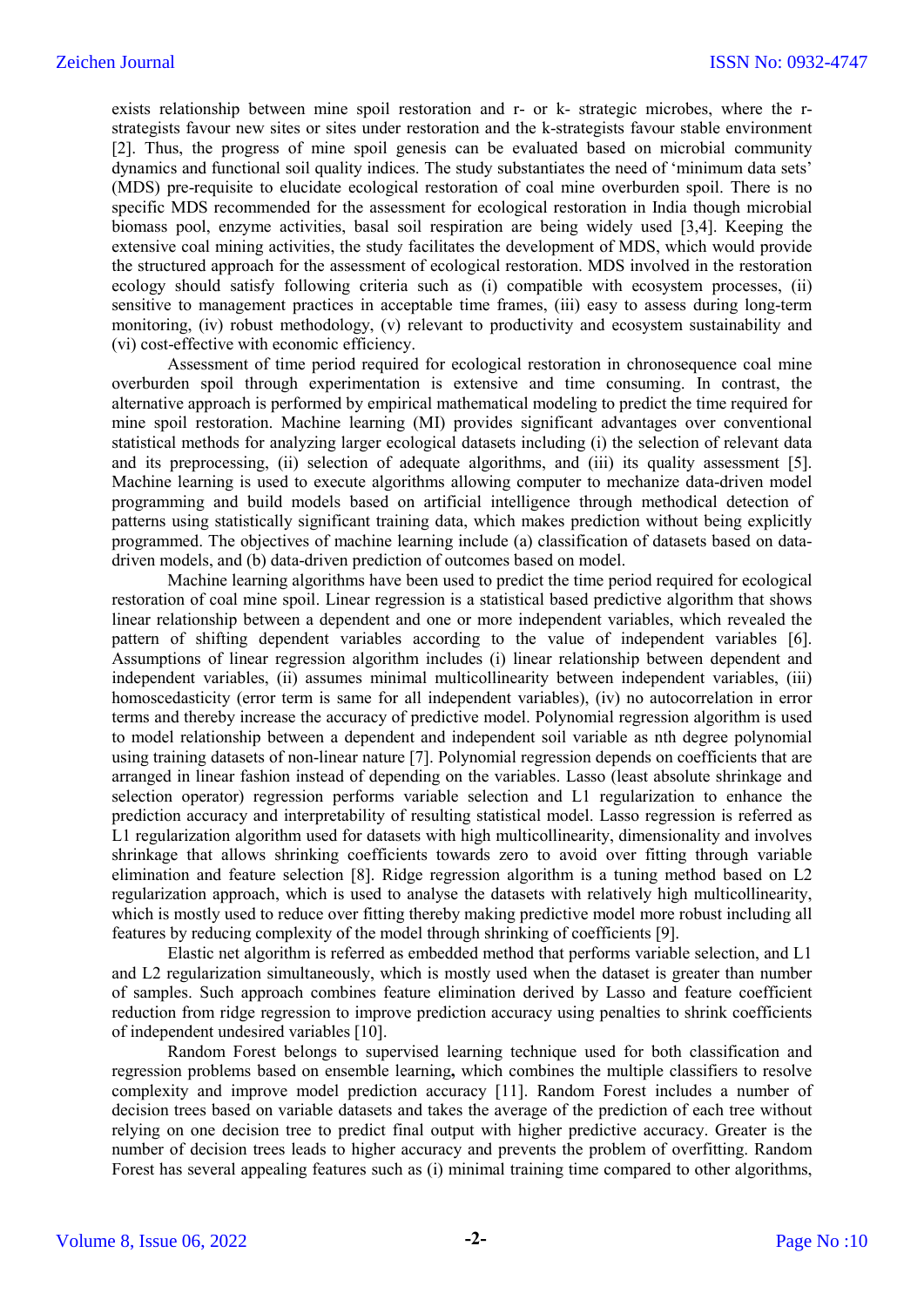(ii) predicts output with high accuracy even for larger datasets with high dimensionality, (iii) enhances model accuracy and prevents overfitting, and (iv) maintains accuracy even if large proportion of missing data.

Gradient boosting is supervised learning algorithm, built by combining decision trees with boosting to develop prediction model [12]. Gradient boosting is used in regression and classification problems, which predicts model combat with bias and variance based on decision trees. Gradient boosting performs well associated with unbalanced data and exhibits more trees than Random Forest. Decision trees are aggregated at the end in Random Forest, while result of each decision tree is used to calculate final result in Gradient boosting. XGBoost (Extreme gradient boosting) algorithm is decision tree-based ensemble algorithm using gradient boosting framework with scalable system for parallel tree boosting for supervised learning problems [13]. XGBoost provides the leading ML library dominated with structured datasets for regression, classification and regression predictive problems. XGBoost emphasizes functional space by reducing the cost of predictive model while Random Forest gives preferences to hyperparameters to optimize the model.

MLP Regressor (Multilayer perceptron) is a feed-forward artificial neural network, which is used ambiguously either loosely to mean any feed-forward ANN or strictly to refer to networks composed of the multiple layers of perceptron. MLP repressor is the basic deep neural network supplemented with a series of fully connected layers, which can be used to overcome the requirement of high computing power required by modern deep learning architectures and is used for predicting model of soil by optimization of the log-loss function using LBFGS or stochastic gradient descent [8].

SVR (Support vector regression) is a supervised learning algorithm, which is used as classification algorithm to predict discrete values using the concepts of SVM (Support vector machine). SVR acknowledges the presence of non-linearity in datasets and supplements the proficient prediction model by providing the flexibility in acceptable error in order to find out hyperplane accommodating maximum number of points [13]. Advantages of SVR include (i) its computational complexity does not depend on the dimensionality of input space, (ii) exhibit excellent generalization capability with high prediction accuracy.

Stacking regression is ensemble learning technique involving stacked generalization consisting of the output of individual estimator and uses predictions for multiple nodes to compute final prediction of the test datasets through multiple regression model [14]. The principle of ensembling is to combine predictions of various models built with learning algorithm to improve robustness over single model. Stacking involves heterogeneous weak learners, learns them in parallel, and combines them by training a meta-learner to output a prediction based on the different weak learner's predictions.

Genetic algorithm is a stochastic global optimization algorithm, which is most popular and widely known biologically inspired algorithm. Genetic algorithm is an approximation algorithm and used for solving both constrained and unconstrained optimization procedure with binary representation based on natural selection that drives biological evolution. The method is robust and highly efficient but does not guarantee an exact identification of the optimum solution. However, it does permit the localization of an optimum set of solutions close to this optimum [15]. Genetic algorithm allows to choose the suitable data sets according to the Pareto frontier and to guarantee the coherence between the tests, which is part of a predictive benchmark. Several studies revealed the use of genetic algorithm as an efficient tool of the prediction of ecological restoration of mine overburden spoil [16, 17, 18].

Considering tropical dry deciduous forest as the natural vegetation in the study site, the present study was designed to predict the time period required for fresh coal mine overburden spoil to reach the soil features of nearby forest soil based on the variations in soil quality indices in chronosequence coal mine overburden spoil by multivariate predictive machine learning techniques. Such approach is considered to be superior compared to the non-parametric statistical benchmark methods, which provide the accurate prediction of ecological restoration. The predictive models were developed using datasets to evaluate the performance for training, testing and validation indicating the good network generalization for predicting mine spoil restoration in chronosequence coal mine overburden spoil.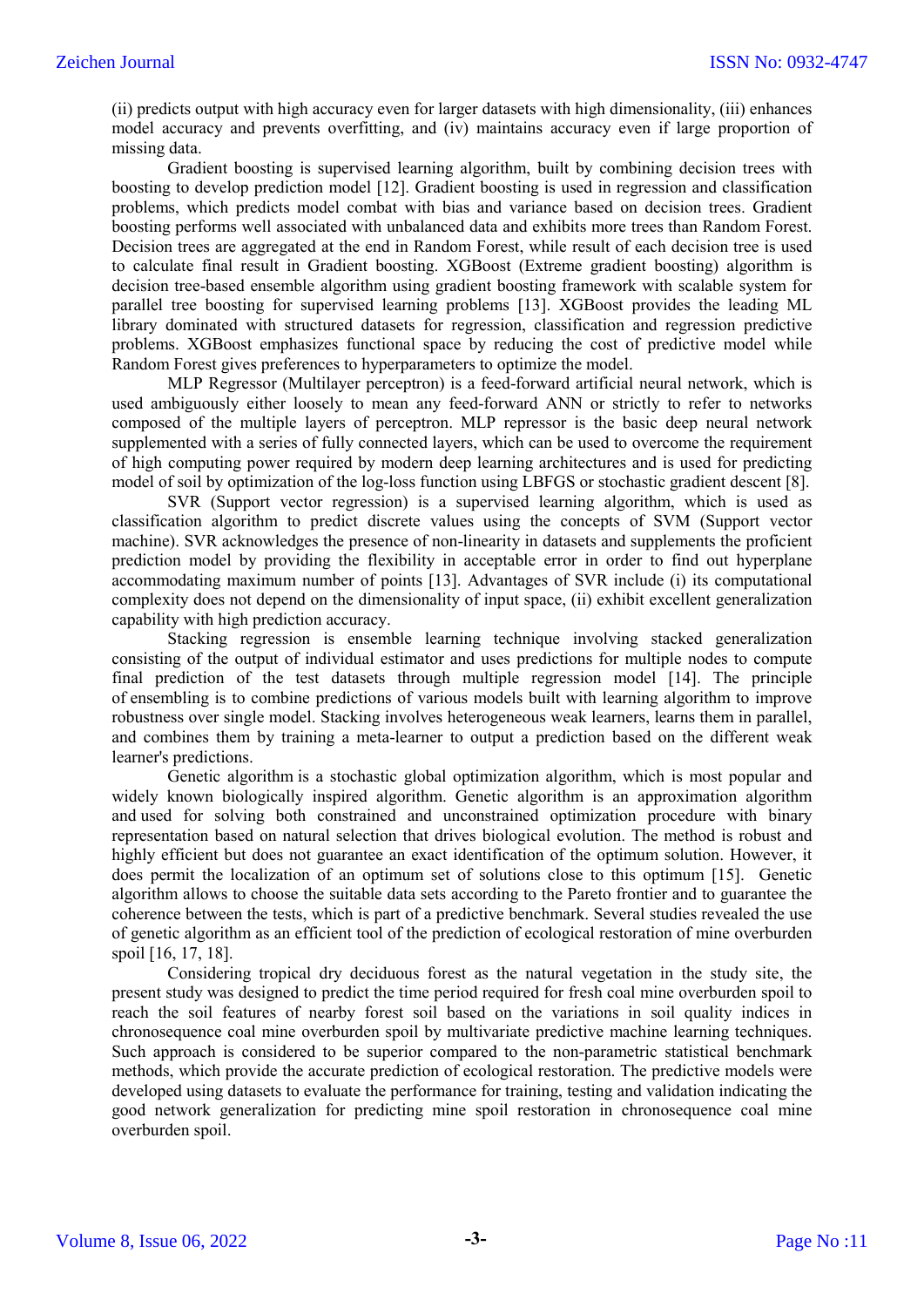# **2. Materials and Methods**

# **2.1 Study site**

Basundhara (west) open cast colliery under Ib valley of Mahanadi Coalfields Limited located in Sundargarh district of Odisha (22°03'58"-20°04'11" north latitude and 83°42'46"-83°44'45" east longitude) was selected as the study site, which was topologically hilly sloppy (244m above sea level) to plateau. The study area exhibited top soil with thickness that varies from 0.15-0.30 m with an average of 0.22 m. Climatic condition of study site is considered to be Aw according to the Köppen-Geiger climate classification, which is broadly hot, dry and semi-arid with an average of 1483 mm annual rain fall, 26°C temperature and 58.58% humidity per year. Natural vegetation of the area is considered to be tropical dry deciduous forest. Coal mining activities (open cast) lead to generation of huge mine overburden spoil, which were categorized based on their age since inception namely fresh mine spoil (OB0), 3 yr (OB3), 6 yr (OB6), 9 yr (OB9), 12 yr (OB12) and 15 yr (OB15).

# **2.2 Mine spoil sampling**

Each coal mine overburden was randomly demarcated into 5 blocks for the sampling of mine spoil. Pits of  $(15\times15\times15)$  cm<sup>3</sup> size were dugged up and five samples were collected from each block from (0-15) cm soil depth that were referred as "sub-samples', which were mixed thoroughly to form one 'composite sample' for each mine overburden. Similar strategy of mine spoil sampling was performed from chronosequence overburden (OB0  $\rightarrow$  OB15) and nearby forest soil (NF), which was taken as reference. Aseptically collected samples were homogenized, sieved with 0.2 mm mesh and kept at 4°C for further analysis.

#### **2.3 Quantitative analysis of mine spoil variables 2.3.1 Physico-chemical characterization**

Textural composition of chronosequence mine overburden spoil and NF soil were estimated following TSBF handbook [19]. Moisture content (MC), bilk density (BD) and water holding capacity (WHC) were estimated [20]. Soil pH (1:2.5 ratio of soil: water) was measured. Soil organic C by titration method [20], total N by Kjeldahl method [21] and extractable P by chlorostannous reduced molybdophosphoric blue colour method [22] were estimated.

# **2.3.2 Microbiological characterization**

Microbial biomass C by fumigation extraction method [23], microbial biomass N by CHCl<sub>3</sub> fumigation method were estimated and expressed on oven dry weight basis [24]. Microbial biomass P was estimated [25], where inorganic P was extracted by  $0.5M$  NaHCO<sub>3</sub> (pH 8.5) adjusted with NaOH. Extracted P was determined by CHCl<sub>3</sub> fumigation  $[26]$ . Microbial basal respiration was estimated by alkali absorption method [27].

Enumeration of microbial population in chronosequence coal mine overburden spoil and NF soil was performed through serial dilution upto  $10^{-10^{-6}}$  fold following spread plate technique. Azotobacter population (AZB) using azotobacter mannitol agar (ATCC 1992), arthrobacter population (ARB) using arthrobacter medium supplemented with 0.01% cycloheximide and 2% NaCl, rhizobial count (RZB) using yeast extract mannitol agar with congo red dye, heterotrophic aerobic bacterial population (HAB) using nutrient agar, sulfate reducing bacterial population (SRB) count using sulfate reducing medium, actinomycetes population (ACT) using starch-casein agar supplemented with streptomycin (40 μl/ml) and griseofulvin (50μl/ml) to inhibit bacterial and fungal growth, yeast count (YES) using potato sucrose agar and fungal count (FUN) using rose bengal agar supplemented with streptomycin (50μl/ml) to inhibit bacterial contaminants were estimated.

# **2.3.3 Enzyme activities**

Different enzyme activities exhibited by the chronosequence coal mine spoil and NF soil was determined such as amylase activity [28], invertase [29], protease activity [30] using sodium caseinate as substrate, urease activity [31], phosphatase activity [32] and dehydrogenase activity [33].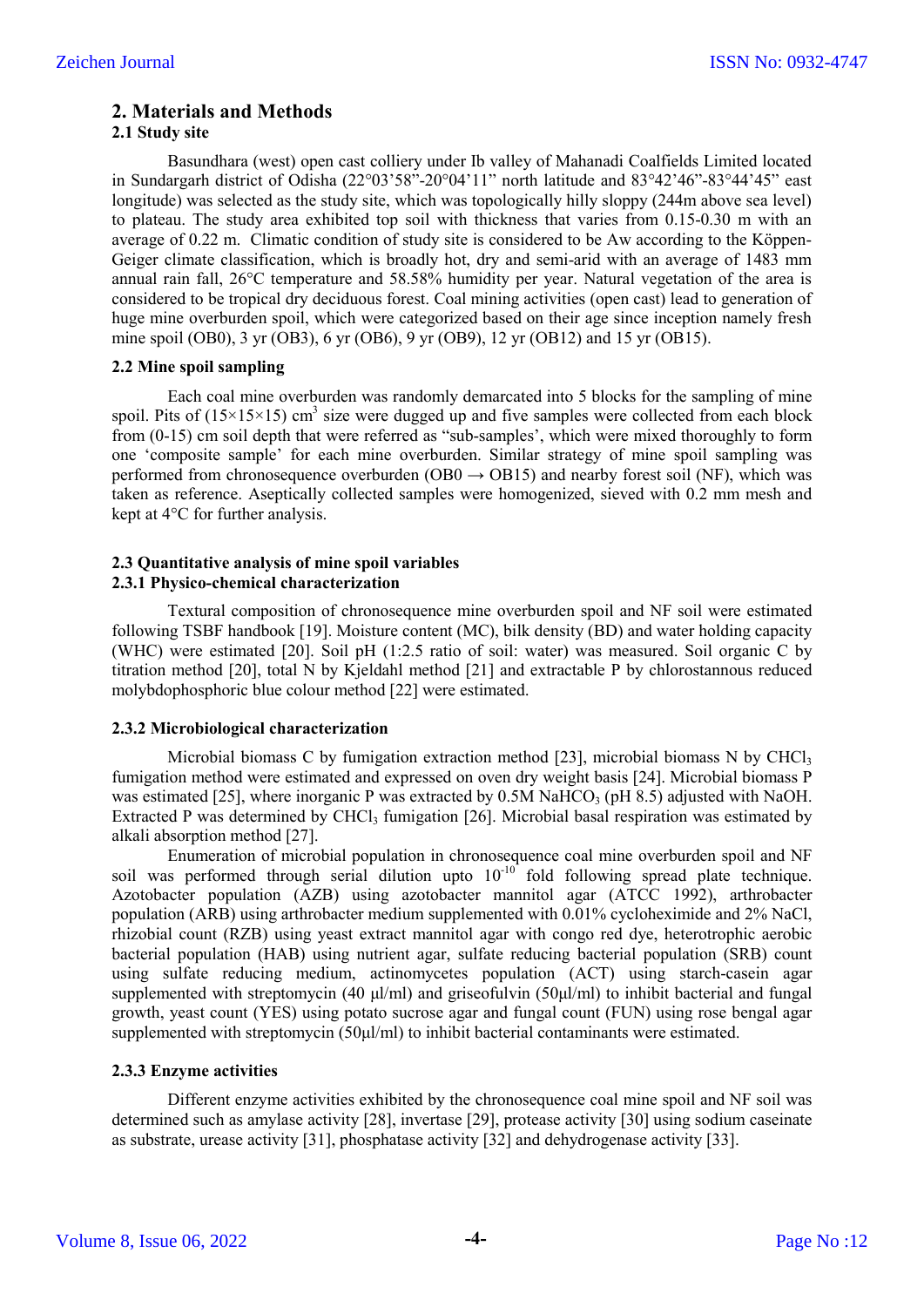### **2.3.4 Phospholipid fatty acid profiling (PLFA)**

PLFAs in chronosequence coal mine overburden spoil and NF soil was performed through lipid extraction based on fractionation and quantification [34]. Extracts were cleaned up by SPE chromatography using  $NH<sub>2</sub>$  SPE column, the samples were dissolved in equal volume of hexane: methyl tert- butyl ether  $(1:1 \text{ y/y})$  and quantified by GC-MS. Fungal to bacterial (F/B) ratio of microbial biomass was used to study the state of microbial community structure in chronosequence coal mine overburden spoil. The fungal biomass was calculated based on PLFAs 18:1 w9c and18:2ω6c. Total bacterial biomass was obtained by the summation of PLFAs 14:0, 15:0, a15:0, i15:0, i16:0, 16:1ω7c, 16:1ω11c, 10Me 16:0, 17:0, a17:0, cy17:0, i17:0, 17:1ω8c, 10Me 17:0, 18:0 2OH, 18:1ω5c, 18:1ω7c, 10Me 18:0, 19:1ω6c and cy19:0ω8c [35].

### **2.3.5 Community level physiological profiling (CLPP)**

CLPP profiling was performed using  $BIOLOG^{TM}$  Ecoplates supplemented with 31 carbon sources. Five groups of carbon substrates were used such as carbohydrates, carboxylic and ketonic acids, amino acids, polymers, and amines and amides [36] and absorbance was taken at 590 nm using BIOLOG<sup>TM</sup> microstation at 24, 48, 72 and 96 hrs of incubation. Microbial response expressed in average well colour development (AWCD) was derived from mean difference among absorbance values of 31 response wells.

$$
AWCD = \frac{1}{31} \sum_{i=1}^{31} (A_i - A_0)
$$

Where,  $A_i$  represents absorbance reading of the well *i*, which is corrected by subtracting the absorbance value of blank well  $A_0$  (without carbon source) from the value of each well. Shortest incubation time that allows better resolution is used to calculate AWCD, richness (R) and Shannon-Weaver index (H) [36]. Richness value was calculated as the number of oxidized C substrates using absorbance value of 0.25 as threshold for positive response [37]. Shannon-Weaver index was calculated as:  $H = -\sum \pi i$  (ln  $\pi i$ ); where,  $\pi i$  is the ratio of activity on each substrate to sum of activities including all substrates.

#### **2.4 Data sets used for prediction model**

In the study, 40 mine spoil attributes were used to discriminate the chronosequence coal mine overburden spoil and NF soil. Soil attributes were classified into the following categories: (i) Subclass-I includes physico-chemical attributes such as clay percentage, bulk density, water holding capacity, moisture content, pH, organic C, total N and extractable P; (ii) Subclass-II includes microbiological attributes such as Microbial biomass C, N and P, basal soil respiration, microbial counts (azotobacter, arthrobacter, rhizobium, heterotrophic aerobic bacteria, actinomycetes, yeast, fungi and sulfate reducing bacteria); (iii) Subclass-III includes enzyme activities (amylase, invertase, protease, urease, phosphates, dehydrogenase); (iv) Subclass-IV includes the relative distribution of microbial community structure based on PLFAs distribution (18:1 w9c, 18:2 w6,9c, Anaerobes, 16:1w5c, 10-Methyl, Gram positive bacteria, Gram negative bacteria, and fungal to bacterial ratio); (v) Subclass-V contains the attributes of CLPP including AWCD and substrate utilization (carbohydrates, carboxylic and ketonic acids, amino acids, polymers, amine and amides). The following data sets were used to determine the progress of mine spoil genesis following ecological restoration, which can be ultimately used for the prediction of time period required by fresh mine overburden spoil in chronosequence to reach the soil features of nearby forest soil.

#### **2.5 Machine learning algorithms used for prediction**

In the study, 12 different machine learning algorithms such as Linear regressor (LR), Polynomial regressor (PR); Lasso regressor (LSR), Ridge regressor (RR), Elastic net Regressor (ENR), Random Forest (RF), Gradient boosting (GB), Extreme gradient boosting (XGB), Multilayer perceptron regressor (MLPR), Support vector regressor (SVR), Stacking regressor (SR) and Genetic algorithm (GA) were used to fit the train data. Since some of the machine learning algorithms are stochastic in nature, the simulations were repeated 10 times and RMSE value is measured. The model providing the lowest mean RMSE is used to predict the time period required for ecological restoration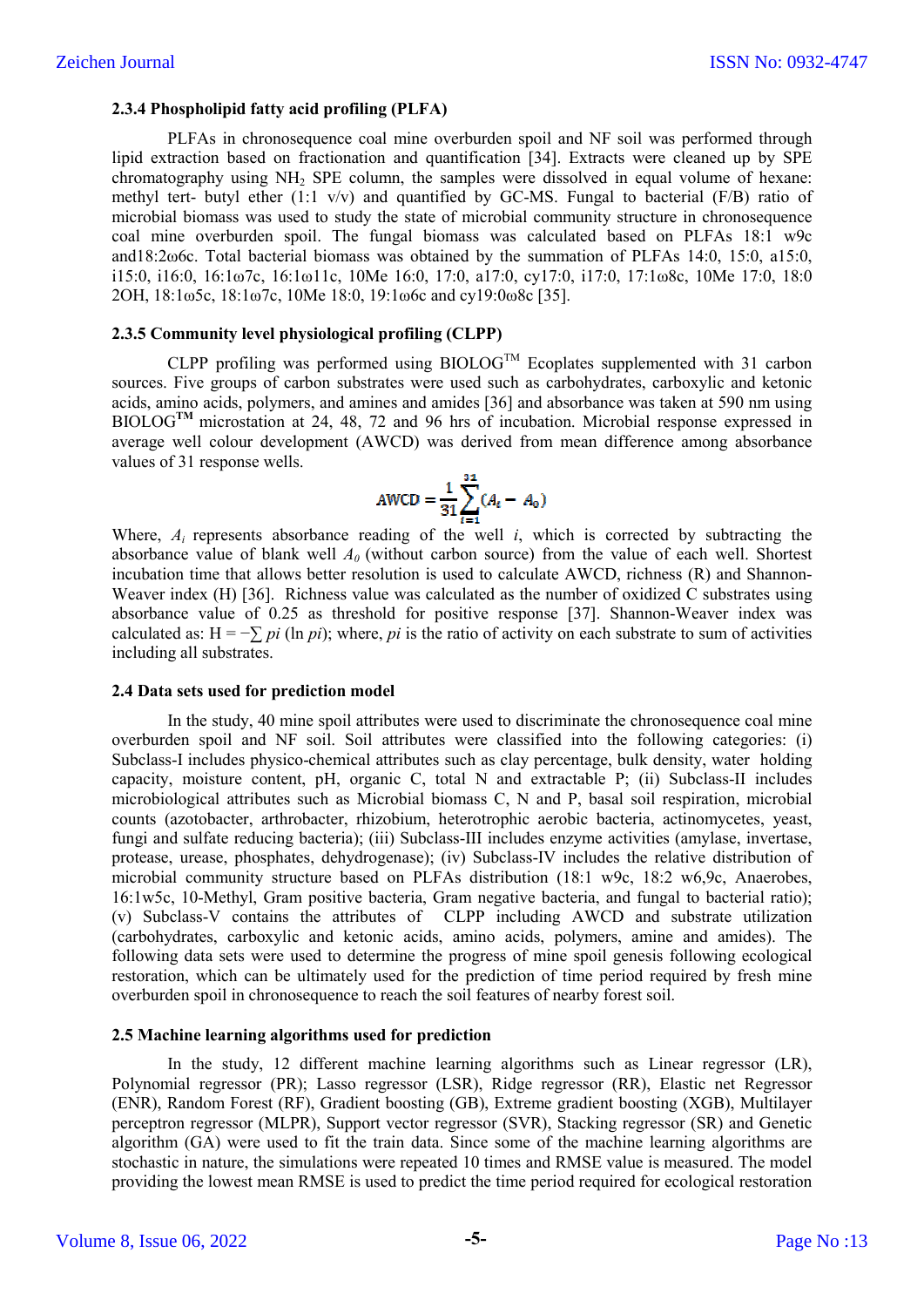of coal mine overburden spoil. Excluding genetic algorithm, all other models were implemented using Python 3.6. The number of input features to ML algorithms was set same to the number of features *i.e.* 40 and the remaining parameters of machine learning models were set to default values in Python 3.6. The genetic algorithm is implemented in SVL script for the development of MOE equation.

#### **2.6 Screening of descriptors and development of the model**

A set of 40 parameters that discriminate the six different age series of coal mine overburden spoil in chronosequence was used for developing the prediction model using genetic algorithm. The set of parameters that provide the statistically best prediction model out of 40 parameters were selected through 10,000 prediction model using genetic function approximation implemented in SVL script of MOE (Molecular Operating Environment). The genetic algorithm starts with the creation of a population of randomly generated parameters sets. The algorithm was set to determine the soil parameters relevant for mine spoil genesis by linear polynomial terms. The usage probability of a given parameter from the active set was 0.5 in any of the initial population sets. The sets were then compared according to their objective functions. Parameters set used for genetic algorithm includes mutation 0.1, crossover 0.9, population 1000, number of generations 10,000,  $r^2$  floor limit 50% and objective function  $r^2/N$  par. The form of the objective function favors sets, which have  $r^2$  value as high as possible while minimizing the number of parameters used as descriptors. Higher the score, the higher is the probability that a given set will be used for creation of the next generation of sets. Creation of a consecutive generation involves crossovers between set contents as well as mutations. The algorithm runs until the desired number of generations is reached. Equations were developed between the observed activity and descriptors. The best equation was taken based on the statistical parameters such as squared regression coefficient  $(r^2)$  and leave-one out cross-validated regression coefficient  $(R^2_{LOO})$ .

#### **2.7 Validation of the prediction model**

The predictive capability of the developed prediction model was validated using the leaveone-out cross-validation method. The cross-validation regression coefficient  $(R^2_{LOO})$  was calculated based on the prediction error sum of squares (PRESS) and sum of squares of deviation of experimental values 'Y' from their mean (SSY) using the following equation:

$$
R_{LOO}^{2} = 1 - \frac{PRESS}{SSY} = 1 - \frac{\sum_{i=1}^{12} (Y_{exp} - Y_{pred})^{2}}{\sum_{i=1}^{12} (Y_{exp} - \overline{Y})^{2}}
$$

where Ypred, Yexp and  $\bar{v}$  represents the predicted, observed and mean values of observed activity belonging to the training datasets of soil variables respectively. The determination coefficient in prediction using the test set  $(R^2 \text{ test})$  was calculated [38] using the following equation:

$$
R_{test}^2 = 1 - \frac{\Sigma (Y_{\text{pred}_{test}} - Y_{\text{exp}_{test}})^2}{\Sigma (Y_{\text{exp}_{test}} - \overline{Y}_{\text{exp}_{train}})}
$$

Where,  $R^2$  test is the squared Pearson correlation coefficient for regression calculated using Y=  $a + bx$ ; a is referred to as the y-intercept, b is the slope value of regression line and  $R^2$  test is the squared correlation coefficient for regression without using the y-intercept, and the regression equation was Y  $=$  bx. Further, the intercorrelation between different variables used in final prediction model was checked through variance inflation factor (VIF) analysis. VIF value was calculated from  $1/(1-r^2)$ , where  $r^2$  is the multiple correlation coefficient of one parameter's effect regressed onto the remaining variables. If VIF value is larger than 10 for a given variable, its information could be hidden by other variables [38].

## **3. Results and Discussion**

Wide variation in different physico-chemical properties (clay %, bilk density, water holding capacity, moisture, soil pH, organic C, total N and extractable P), microbiological properties (MB-C, MB-N, MB-P, BSR), microbial enumeration (AZB, ARB, RZB, HAB, ACT, YES, FUN, SRB),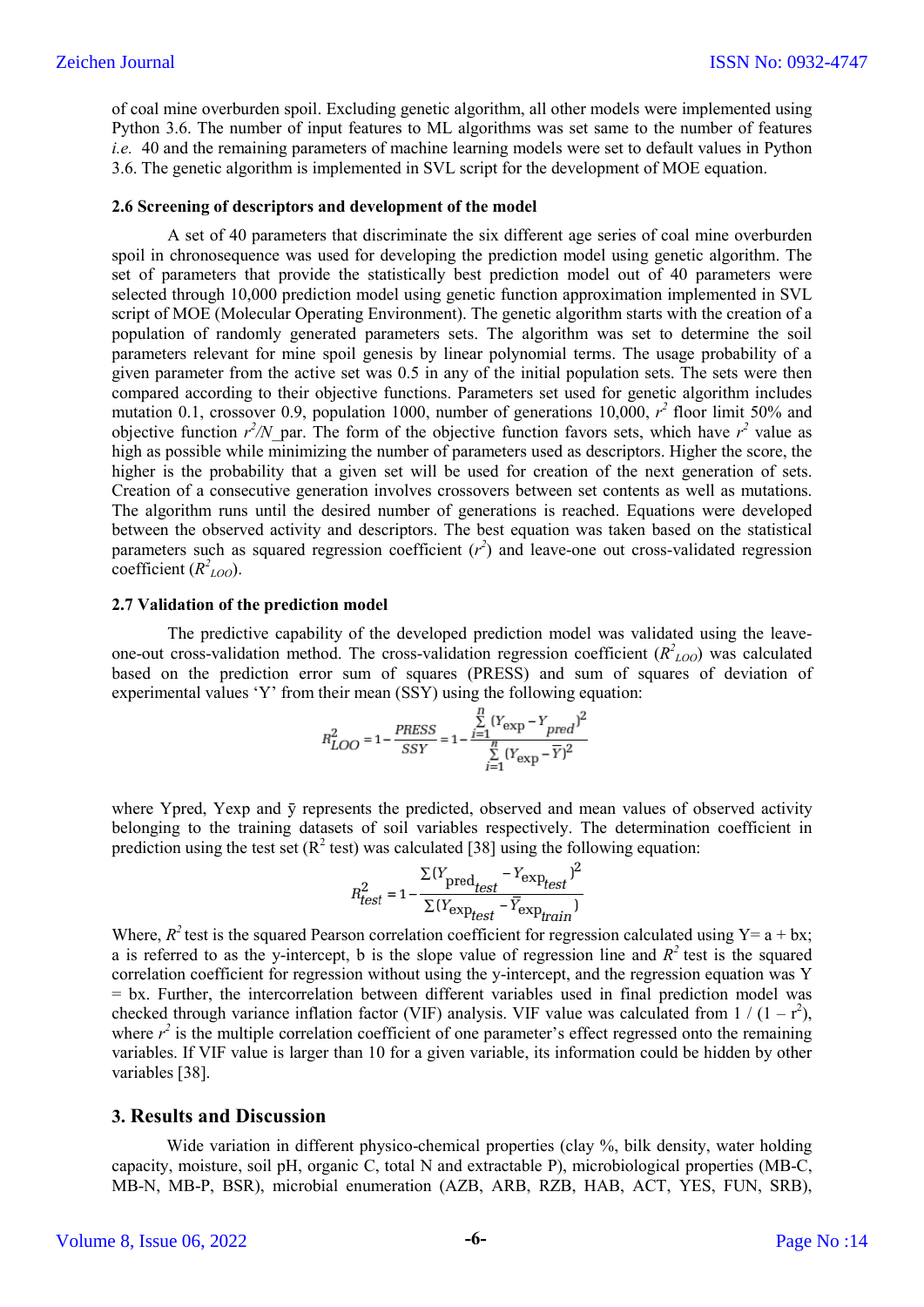enzyme activity (amylase, invertase, protease, urease, phsophatase and dehydrogenase), PLFAs (18:1 w9c, 18:2 w6,9c, anaerobes, 16:1w5c, 10-Methyl, Gram positive, Gram negative and F:B ratio), patterns of substrate utilization based on community level physiological profiling (Average well colour development, carbohydrates, carboxylic and ketonic acid, amino acids, polymers, amines/amides) revealed the shift in microbial community composition in chronosequence mine overburden spoil and NF soil (Table 1).

| Table 1. Comparative Assessment of Mine Spoil Attributes in Chronosequence Coal |  |
|---------------------------------------------------------------------------------|--|
| Mine Overburden Spoil (OB0 $\rightarrow$ OB15) and Nearby NF Soil.              |  |

| <b>Parameters</b> | OB <sub>0</sub>  | OB <sub>3</sub>     | OB <sub>6</sub> | OB9     | <b>OB12</b> | <b>OB15</b> | <b>NF Soil</b> |
|-------------------|------------------|---------------------|-----------------|---------|-------------|-------------|----------------|
| Clay              | 5.3              | 7.5                 | 9.1             | 10.3    | 11.2        | 11.8        | 12.9           |
| <b>BD</b>         | 1.712            | 1.584               | 1.389           | 1.321   | 1.293       | 1.268       | 1.236          |
| <b>WHC</b>        | 26.73            | 33.29               | 39.13           | 42.45   | 44.67       | 45.36       | 47.13          |
| MC                | 6.913            | 7.328               | 7.967           | 8.672   | 9.547       | 10.238      | 11.319         |
| pH                | 6.12             | 6.21                | 6.35            | 6.42    | 6.59        | 6.68        | 6.92           |
| <b>OC</b>         | $\boldsymbol{0}$ | 0.358               | 1.118           | 1.634   | 2.118       | 2.684       | 3.705          |
| <b>TN</b>         | $\mathbf{0}$     | 32.963              | 83.562          | 335.523 | 915.658     | 1267.25     | 1733.12        |
| EP                | $\boldsymbol{0}$ | 6.359               | 14.137          | 54.522  | 108.452     | 171.152     | 272.531        |
| $MB-C$            | $\boldsymbol{0}$ | 14.357              | 65.436          | 173.554 | 421.982     | 596.358     | 947.564        |
| $MB-N$            | $\mathbf{0}$     | 1.983               | 5.364           | 23.365  | 65.613      | 93.453      | 141.288        |
| $MB-P$            | $\boldsymbol{0}$ | $\boldsymbol{0}$    | 1.935           | 8.618   | 17.549      | 29.667      | 48.543         |
| <b>BSR</b>        | 0.129            | 0.213               | 0.258           | 0.297   | 0.356       | 0.394       | 0.463          |
| AZB               | 1.3617           | 2.0607              | 3.3118          | 4.1847  | 4.4914      | 4.7404      | 5.7993         |
| ARB               | 3.0414           | 3.3617              | 4.0792          | 4.5563  | 4.7404      | 4.9191      | 5.5682         |
| <b>RZB</b>        | 1.8129           | $\overline{1.9685}$ | 3.2304          | 4.0969  | 4.3222      | 4.5441      | 5.3802         |
| <b>HAB</b>        | 3.3424           | 3.5441              | 4.1614          | 5.5563  | 7.6128      | 7.8751      | 9.3617         |
| <b>ACT</b>        | 2.4472           | 3.1761              | 3.7993          | 4.0414  | 4.2041      | 4.3424      | 4.7076         |
| <b>YES</b>        | 1.4472           | 2.0792              | 2.3617          | 2.959   | 3.1761      | 3.3802      | 3.8921         |
| <b>FUN</b>        | 1.4771           | $\overline{1.9031}$ | 2.9542          | 3.1139  | 3.3979      | 3.7853      | 5.2788         |
| <b>SRB</b>        | 7.5051           | 6.2304              | 5.1139          | 4.9542  | 4.0414      | 3.8451      | 1.9542         |
| Amylase           | $\boldsymbol{0}$ | 1.564               | 2.259           | 3.963   | 5.894       | 8.671       | 13.124         |
| Invertase         | $\mathbf{0}$     | 7.139               | 35.361          | 126.106 | 361.549     | 623.472     | 849.335        |
| Protease          | $\boldsymbol{0}$ | 4.137               | 18.654          | 31.364  | 46.357      | 88.674      | 215.813        |
| Urease            | $\boldsymbol{0}$ | 4.532               | 8.667           | 15.862  | 22.539      | 36.784      | 57.913         |
| Phosphatase       | $\overline{0}$   | 5.325               | 21.329          | 32.467  | 50.264      | 62.338      | 89.175         |
| Dehydrogenase     | 0.048            | 0.198               | 0.635           | 0.959   | 2.115       | 2.684       | 4.138          |
| 18:1 w9c          | 0.65             | 1.23                | 1.67            | 1.75    | 1.98        | 3.12        | 4.15           |
| 18:2 w6,9c        | 0.28             | 0.54                | 0.91            | 1.15    | 1.63        | 1.82        | 2.18           |
| Anaerobes         | 5.12             | 4.56                | 4.83            | 3.85    | 3.61        | 3.55        | 3.47           |
| 16:1w5c           | $\mathbf{0}$     | 0.13                | 0.28            | 0.39    | 1.24        | 1.37        | 4.19           |
| 10-Methyl         | 2.63             | 2.31                | 1.84            | 1.32    | 1.14        | 0.57        | 0.32           |
| Gram positive     | 15.32            | 13.42               | 11.14           | 13.81   | 13.12       | 11.98       | 10.48          |
| Gram negative     | 29.13            | 21.23               | 18.23           | 15.85   | 15.17       | 14.56       | 11.43          |
| F:B ratio         | 0.055            | 0.094               | 0.107           | 0.17    | 0.208       | 0.288       | 0.348          |
| <b>AWCD</b>       | 0.064            | 0.1063              | 0.2148          | 0.3132  | 0.4236      | 0.506       | 0.6994         |
| Carbohydrates     | 0.0033           | 0.0126              | 0.0869          | 0.2139  | 0.4035      | 0.4758      | 0.6131         |
| Carboxylic &      |                  |                     |                 |         |             |             |                |
| ketonic acid      | 0.0004           | 0.0036              | 0.0139          | 0.1356  | 0.2954      | 0.3267      | 0.5228         |
| Amino acids       | 0.0236           | 0.0368              | 0.0653          | 0.2049  | 0.3427      | 0.4126      | 0.5826         |
| Polymers          | 0.0004           | 0.0137              | 0.0986          | 0.1257  | 0.1963      | 0.2316      | 0.2764         |
| Amines/amides     | 0.0077           | 0.0085              | 0.0098          | 0.0106  | 0.0151      | 0.0348      | 0.0536         |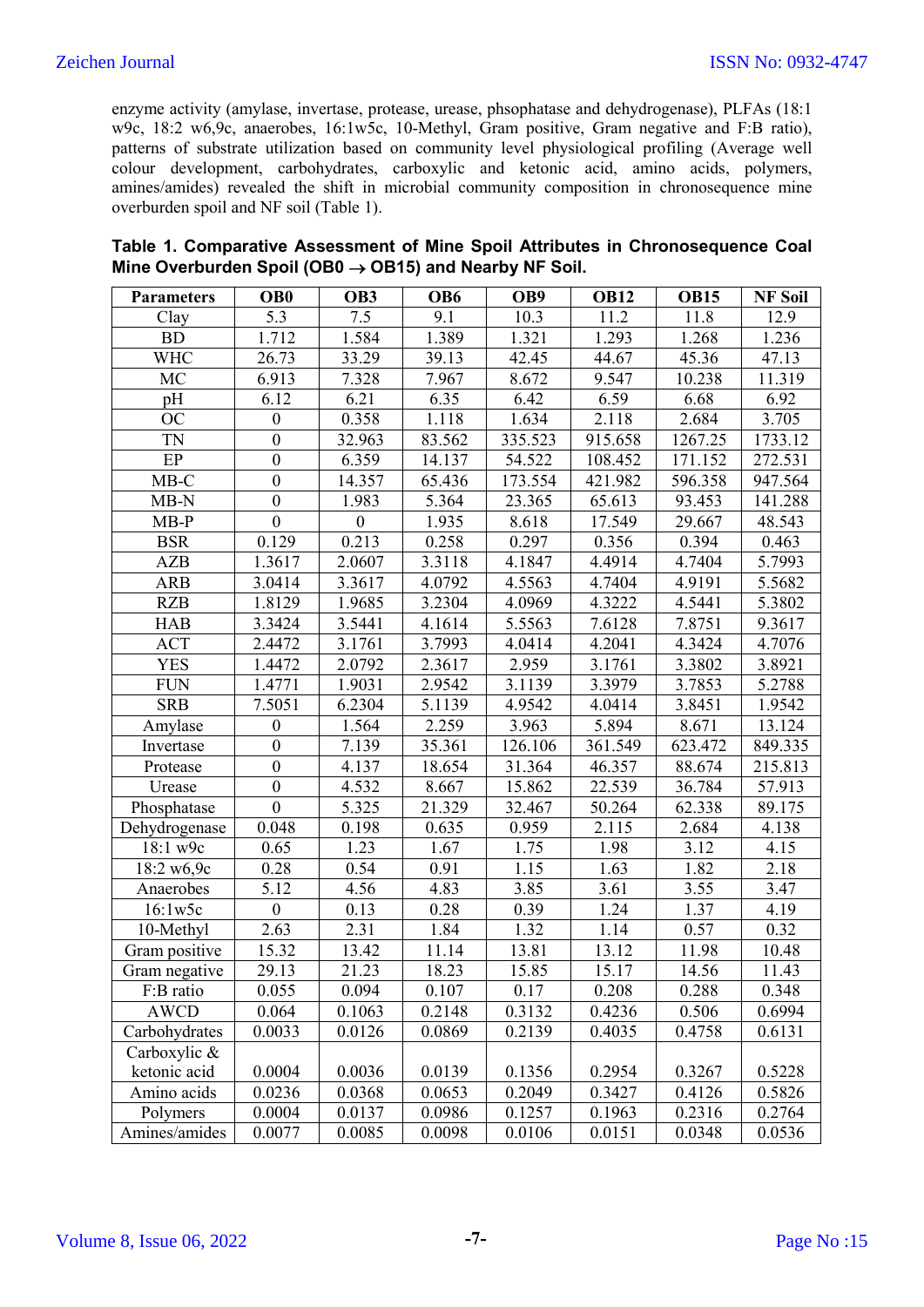With relevance to mine spoil genesis, soil quality assessment through periodic monitoring, soil fertility status, available soil nutrients and biological monitoring, different models predicting ecological restoration is of prime importance [39,40]. Several models predicting ecological restoration were developed [4,7,41]. RMSE (Root mean square error) value for 10 independent simulations in predicting the time period for the ecological restoration of coal mine overburden spoil by the machine learning algorithms are presented (Table 2). The study suggested that the genetic algorithm provides the lowest mean RMSE value compared to other models used in the study. In contrast, the other ML algorithms have revealed poor performance with relatively higher RMSE value. Being the minimal RMSE value exhibited in 10 instances, genetic algorithm was found to be the most suitable predictive machine learning algorithm for the prediction of time period required by fresh coal mine overburden spoil (OB0) in chronosequence coal mine overburden spoil to reach the soil features of NF soil.

| #    | LR    | <b>PR</b>      | <b>LSR</b>              | <b>RR</b> | <b>ENR</b> | <b>RF</b>            | <b>GB</b>      | <b>XGB</b> | <b>MLPR</b>                                                                      | <b>SVR</b> | <b>SR</b>      | <b>GA</b>      |
|------|-------|----------------|-------------------------|-----------|------------|----------------------|----------------|------------|----------------------------------------------------------------------------------|------------|----------------|----------------|
| 1.   | 0.08  | 0.08           | 0.467                   | 0.045     |            | $0.285$ 0.412        | 0.117          | 0.008      | 0.047                                                                            | 3.547      | 0.037          | $\mathbf{0}$   |
| 2.   | 0.115 |                | $0.115$ 0.793           | 0.475     |            | $0.475$ 0.398        | 0.719          | 0.001      | 18.62                                                                            | 2.144      | 0.241          | $\mathbf{0}$   |
| 3.   | 0.139 |                | $0.139$   $0.737$       | 0.073     |            | $0.442$ 0.444        | 0.315          | 1.497      | 26.487                                                                           | 2.137      | 0.379          | $\overline{0}$ |
| 4.   | 0.154 |                | $0.154$   0.261         | 0.061     |            | $0.167$   0.464      | 0.258          | 1.503      | 30.287                                                                           | 2.079      | 0.158          | $\mathbf{0}$   |
| 5.   | 0.115 | $0.115$ 0.381  |                         | 0.123     |            | $0.247$ 0.579 0.424  |                | 0.002      | 29.575                                                                           | 2.958      | 0.187          | $\mathbf{0}$   |
| 6.   | 0.114 |                | $0.114$   0.787         | 0.165     | 0.476      | 0.39                 | 0.205          | 0.002      | 0.283                                                                            | 3.837      | 0.247          | $\overline{0}$ |
| 7.   | 0.174 | $0.174$   0.27 |                         | 0.106     | 0.21       | 0.532                | 0.337          | 0.008      | 40.262                                                                           | 1.584      | 0.13           | $\overline{0}$ |
| 8.   | 0.052 |                | $0.052 \mid 0.334$      | 0.073     |            | $0.209$ 0.526        | 0.225          | 0.008      | 0.223                                                                            | 1.584      | 0.802          | $\overline{0}$ |
| 9.   | 0.258 |                | $0.258$ 0.459           | 0.098     |            | $0.281$ 0.586        | 0.46           | 1.503      | 7.211                                                                            | 3.236      | 0.82           | $\overline{0}$ |
| 10.  | 0.256 |                | $0.256 \,   0.536 \,  $ | 0.059     |            | $0.31 \,   \, 0.355$ | $\overline{0}$ | 0.008      | 0.804                                                                            | 3.553      | $\overline{0}$ | $\overline{0}$ |
| Mean |       |                |                         |           |            |                      |                |            | $0.145$   0.145   0.502   0.127   0.310   0.468   0.306   0.454   15.379   2.665 |            | 0.30           | $\mathbf{0}$   |

**Table 2. RMSE (Root Mean Square Error) Value of Different Machine Learning Predictive Models Used for Prediction of Time Period Required for Ecological Restoration in Chronosequence Coal Mine Overburden Spoil.** 

**NB: LR: Linear Regressor; PR: Polynomial Regressor; LSR: Lasso Regressor; RR: Ridge Regressor; ENR: Elastic Net Regressor; RF: Random Forest; GB: Gradient Boosting; XGB: Extreme Gradient Boosting; MLPR: Multilayer Perceptron Regressor; SVR: Support Vector Regressor; SR: Stacking Regressor; GA: Genetic Algorithm.**

Out of 40 parameters, 11 parameters such as clay, OC, TN, MB-C, MB-N, MB-P, BSR, dehydrogenase, 18:1ω9c, F:B ratio and AWCD were screened out using Genetic algorithm implemented in SVL script for development of MOE equation. The number of input variables was reduced from 40 to 11 without affecting the predictive power of decision trees, which was substantiated by earlier studies [16,40]. Furthermore, the reduction in number of input variables allowed easing the evaluation of time period for ecological restoration [40,41].

**Table 3. Comparative Distribution of 11 Parameters Selected for Developing Prediction Model in Chronosequence Coal Mine Overburden Spoil (OB0 OB15) and nearby NF Soil.**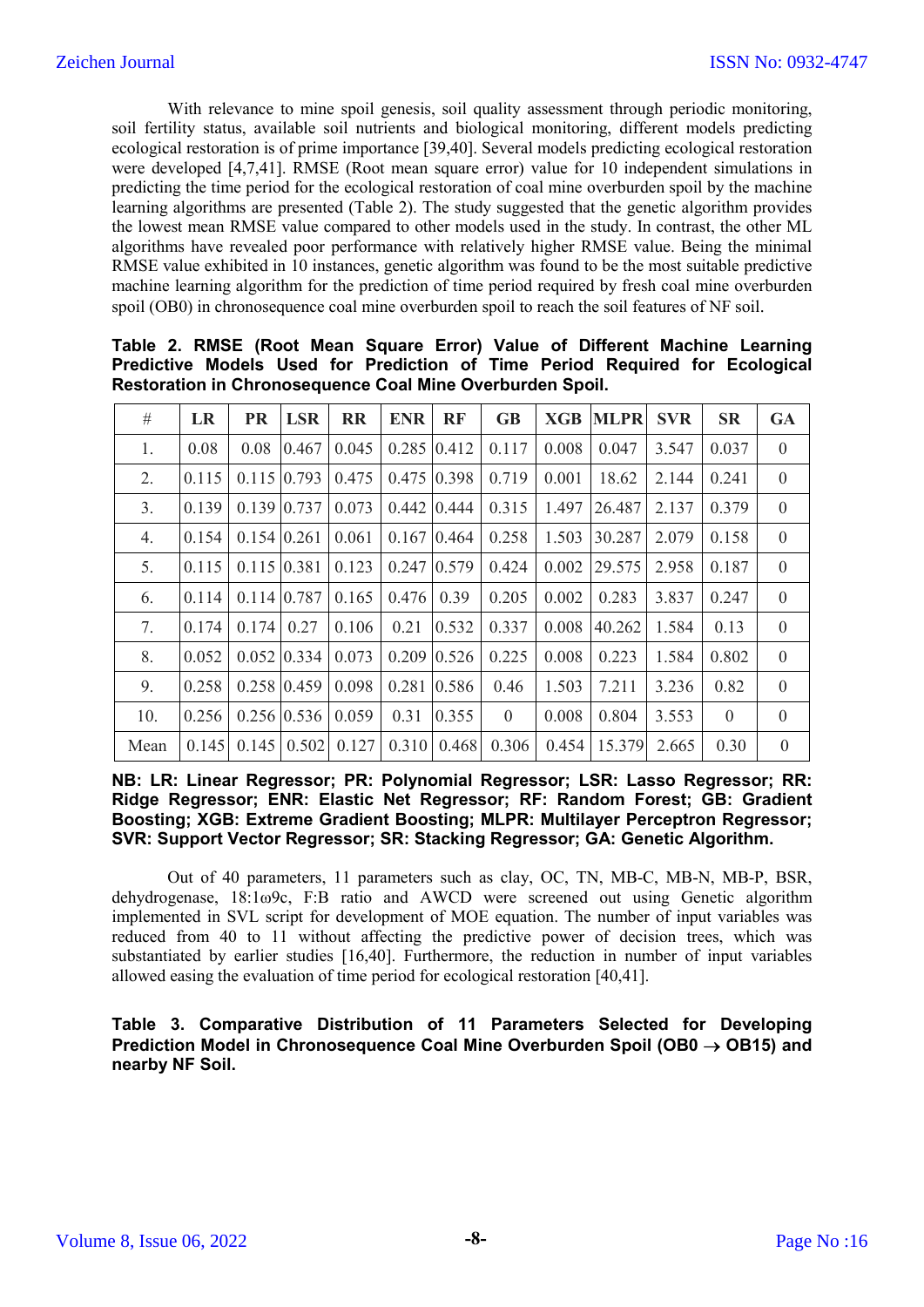| <b>Parameters</b> | OB <sub>0</sub>  | OB <sub>3</sub>  | OB <sub>6</sub> | OB9     | <b>OB12</b> | <b>OB15</b> | <b>NF Soil</b> |
|-------------------|------------------|------------------|-----------------|---------|-------------|-------------|----------------|
| Clay              | 5.3              | 7.5              | 9.1             | 10.3    | 11.2        | 11.8        | 12.9           |
| OC                | $\theta$         | 0.358            | 1.118           | 1.634   | 2.118       | 2.684       | 3.705          |
| <b>TN</b>         | $\boldsymbol{0}$ | 32.963           | 83.562          | 335.523 | 915.658     | 1267.25     | 1733.12        |
| $MB-C$            | $\boldsymbol{0}$ | 14.357           | 65.436          | 173.554 | 421.982     | 596.358     | 947.564        |
| $MB-N$            | $\overline{0}$   | 1.983            | 5.364           | 23.365  | 65.613      | 93.453      | 141.288        |
| $MB-P$            | $\boldsymbol{0}$ | $\boldsymbol{0}$ | 1.935           | 8.618   | 17.549      | 29.667      | 48.543         |
| <b>BSR</b>        | 0.129            | 0.213            | 0.258           | 0.297   | 0.356       | 0.394       | 0.463          |
| Dehydrogenase     | 0.048            | 0.198            | 0.635           | 0.959   | 2.115       | 2.684       | 4.138          |
| 18:1 w9c          | 0.65             | 1.23             | 1.67            | 1.75    | 1.98        | 3.12        | 4.15           |
| F:B ratio         | 0.055            | 0.094            | 0.107           | 0.17    | 0.208       | 0.288       | 0.348          |
| AWCD              | 0.064            | 0.1063           | 0.2148          | 0.3132  | 0.4236      | 0.506       | 0.6994         |

The prediction model with robust prediction of the time period (in year) required for fresh coal mine overburden spoil to reach the soil feature of nearby NF soil has been deduced as per the following equation.

**Year = -7.53288** + (0.0869394\*18:1ω9c) + (7.41153\*AWCD) + (4.02414\*BSR) + (1.35865\*Clay) -(5.32018\*Dehydrogenase) – (2.43722\*F:B ratio) + (0.0716277\*MB-C)  $-(0.00580868*MB-N) - (0.174259*MB-P) + (0.0185814*OC) - (0.0138142*TN)$ 

$$
(n = 11; r2 = 1.0; LOF = 0.0001; F = 1615.4; p = 0.0001; r2_{LOO} = 0.996).
$$

Where, 'n' is number of mine spoil samples,  $r^2$  is the squared correlation coefficient between observed and predicted years of mine spoils, *F*-test is the measure of variance that compares two models differing by one or more variables to determine if the complexity of the model correlates positively with its reliability (the model is supposed to be good, if the *F*-test is above threshold value) and  $r^2_{LOO}$  is the square of correlation coefficient of cross validation using the leave-one-out (loo) cross-validation technique [16,46,47]. Prediction model developed in this study is statistically best fitted ( $r^2$ = 1.0;  $r^2_{100}$  = 0.996) and used for the prediction of time period (in years) for ecological restoration based on the training and test sets (Table 3 and 4).

# **Table 3. Statistical Assessment of GFA Model for the Estimation of Predicted Year for Coal Mine Spoil Restoration with Varying Numbers of Soil Variables.**

| <b>Sites</b>                   | <b>Observed Year</b> | <b>Predicted Year</b> |
|--------------------------------|----------------------|-----------------------|
| OB <sub>0</sub> S <sub>1</sub> | 0.00                 | 0.1226966             |
| OB <sub>0</sub> S <sub>2</sub> | 0.00                 | 0.2808207             |
| OB3 S1                         | 3.00                 | 3.2285315             |
| OB3 S2                         | 3.00                 | 3.4965585             |
| OB6 S1                         | 6.00                 | 6.3784361             |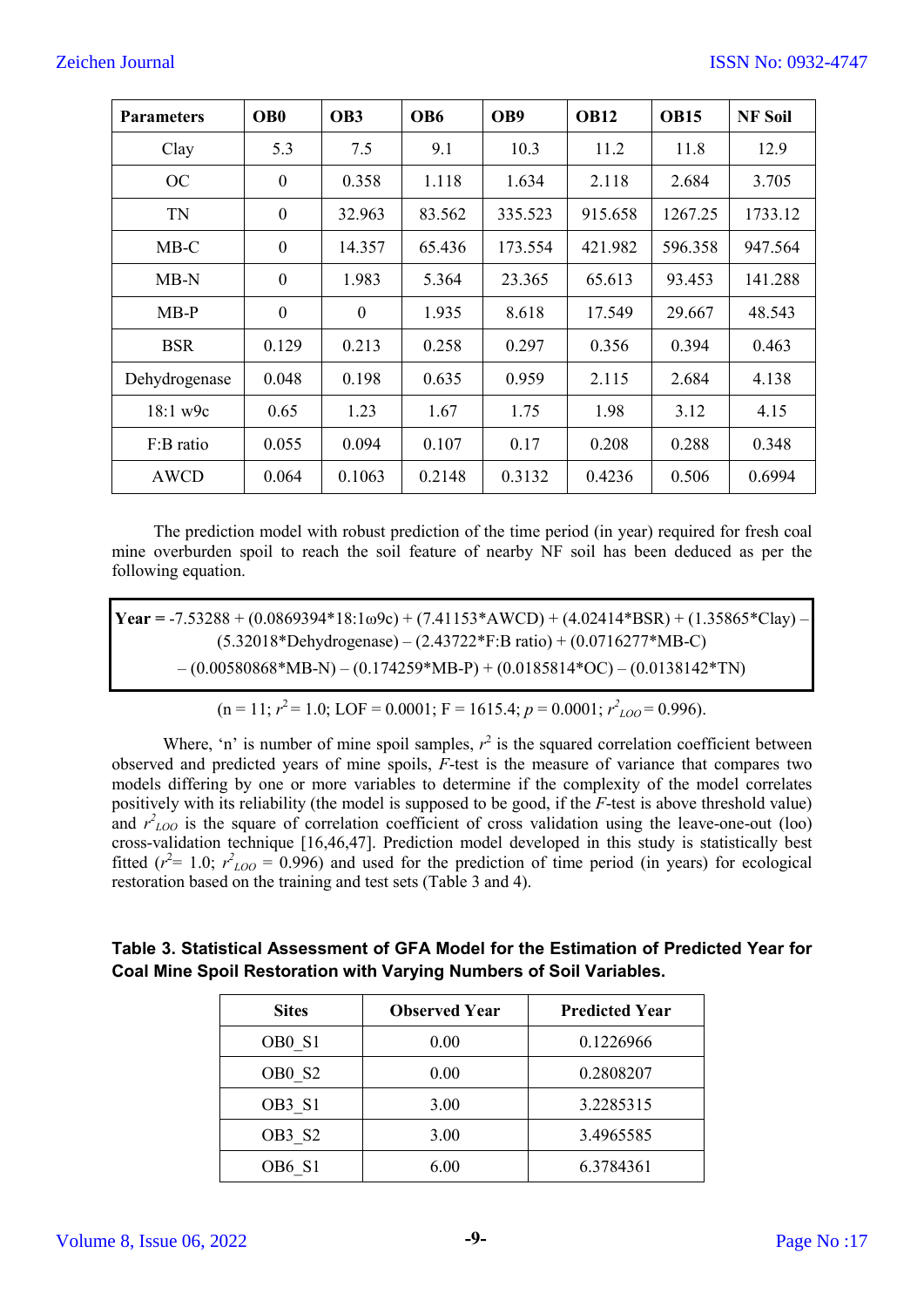| OB6 S2                          | 6.00  | 6.5172648 |
|---------------------------------|-------|-----------|
| OB9 S1                          | 9.00  | 9.5377215 |
| OB9 S2                          | 9.00  | 9.8436099 |
| <b>OB12 S1</b>                  | 12.00 | 12.981682 |
| OB12 S2                         | 12.00 | 12.730812 |
| <b>OB15 S1</b>                  | 15.00 | 15.879806 |
| OB <sub>15</sub> S <sub>2</sub> | 15.00 | 15.988135 |

# **Table 4. Statistical Assessment of GFA Model for the Estimation of Predicted Year for Mine Spoil Restoration with Varying Numbers of Soil Variable in the Test Set.**

| <b>Sites</b> | <b>Observed Year</b> | <b>Predicted Year</b> |
|--------------|----------------------|-----------------------|
| OB0 S3       | 0.00                 | 0.4168766             |
| OB3 S3       | 3.00                 | 3.7329298             |
| OB6 S3       | 6.00                 | 6.762202              |
| OB9 S3       | 9.00                 | 9.825289              |
| OB12 S3      | 12.00                | 13.356653             |
| OB15 S3      | 15.00                | 16.234989             |
| OB15 S3      | 15.00                | 16.234989             |

The quality of prediction models for the training set is represented (Figure 1a). The  $r^2$  and  $r^2_{\text{LOO}}$  values of the model corroborate the criteria for a highly predictive model. The standard error for the proposed model was found to be 0.276, which can be used as an indicator of robustness of the fit and suggests that the predicted year of mine spoil based on the model is reliable. Similarly, the quality of prediction models for the test set is shown (Figure 1b). The overall root mean square error (RMSE) between the observed and predicted years was found to be 0.194 that revealed good predictability. Squared correlation coefficient between the observed and predicted years for test set was significant  $(R^2 = 0.999)$  (Figure 1b). Estimated correlation coefficients between observed and predicted years with intercept  $(R^2)$  and without intercept  $(R^2)$  were found to be 0.9992 and 0.9991 respectively. The value of  $[(R^2 - R^2)/R^2] = (0.9992 - 0.9991)/0.9992 = 0.0001$  is less than the stipulated value of 0.1. Thus, GFA prediction model can be used to determine the time required for fresh coal mine overburden spoil as par with the soil features of nearby NF soil taking into account input values of 11 variables was estimated to be  $\sim$  29.257 years.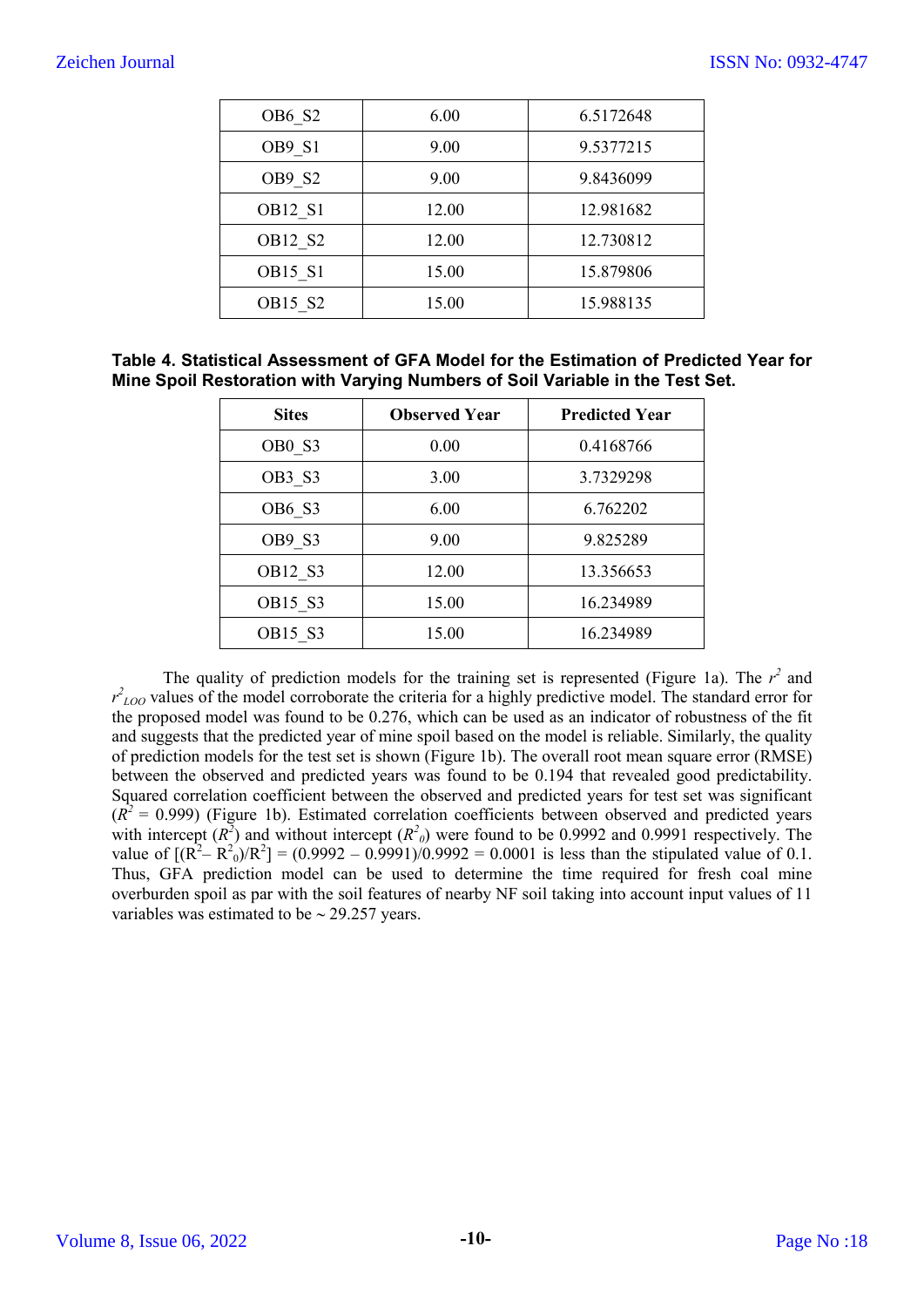

**Figure 1. GFA Model Revealed the Relationship Between the Predicted and Observed Year based on Datasets on Coal Mine Spoil Parameters using (A) Training Set; (B) Test Set.** 

### **4. Conclusion**

The study clearly indicated that the holistic approach based on the combination of quantitative biomarkers established connecting links between the fluxes driving nutrient pool, which can be used as efficient strategy for ecological restoration. The quality assessment will assist to determine soil variables for development of 'minimum datasets' (MDS) influencing the quality thresholds set for soil quality indicators depending on the impact of anthropogenic activities including mine activities over time. The multivariate predictive modelling based on genetic algorithm was designed using different mine spoil variables to predict the time period required for mine spoil restoration. The study revealed the selection of 11 parameters out of 40 mine spoil attributes as input variables, which is considered as powerful tool in predicting best model for mine spoil restoration in chronosequence coal mine spoil based on genetic function approximation. The validity of the developed GFA model was confirmed by squared correlation coefficient ( $r^2 = 0.999$ ) and lower root mean square error (RMSE = 0.194 kPa). The study based on GFA predictive model determine the time period required for fresh mine overburden spoil to reach the soil features of NF soil shall take  $\sim$  29.257 years. The study suggested that the 11 mine spoil variables can be used as the 'minimum datasets' to determine the progress of mine spoil genesis that influence ecological restoration. Therefore, there is need for screening minimum datasets with higher discriminating potential, which not only used to evaluate the role of microbial community structure influencing ecological restoration but also provide the information lacunae regarding the dynamic interplay between site-specific and landscape-scale assessment for critical assessment of microbial processes to implement effective reclamation strategies.

## **6. Acknowledgement**

Authors were indebted to every individual involved in sampling of mine spoil and statistical analysis during the present investigation. In the same breath, due acknowledgement has been given to the HOD, Department of Biotechnology and Bioinformatics, Sambalpur University, Odisha for providing the necessary laboratory facilities and infrastructure to perform the experimental work to fulfill the objectives of the present study.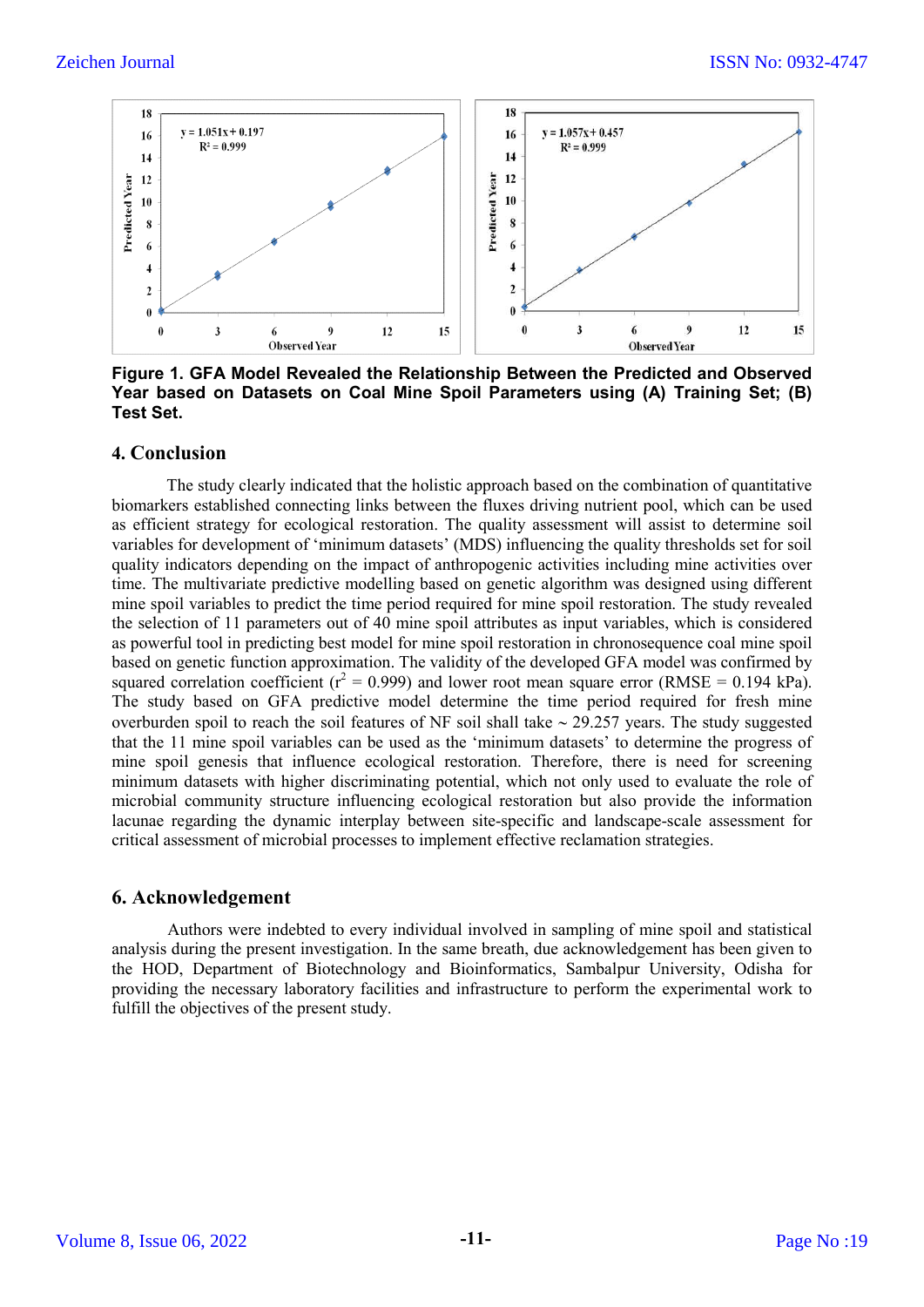# **7. References**

- 1. J. K. Maharana and A. K. Patel, "Assessment of microbial diversity associated with chronosequence coal mine overburden spoil using random amplified polymorphic DNA markers", International Journal of Recent Scientific Research, vol. 6, **(2015**), pp. 4291-4301.
- 2. M. Kujur and A. K. Patel, "Quantifying the contribution of different soil properties on microbial biomass carbon, nitrogen and phosphorous in dry tropical ecosystem", International Journal of Environmental Sciences, vol. 2, no. 3, **(2012)**, pp. 2272-2284.
- 3. C. Hawes, J. N. Morris, C. D. Phillips, V. Mor, B. E. Fries and S. Nonemaker, "Reliability estimates for the Minimum Data Set for nursing home resident assessment and care screening (MDS)". The Gerontologist, vol. 35, no. 2, **(1995)**, pp. 172-178.
- 4. G. Li, J. Chen, Z. Sun, and M. Tan, "Establishing a minimum dataset for soil quality assessment based on soil properties and land-use changes", Acta ecologicasinica, vol. 27, no. 7, **(2007)**, pp. 2715-2724.
- 5. R. Muhamedyev, "Machine learning methods: An overview. Computer modelling & new technologies", vol. 19, no. 6, **(2015)**, pp. 14-29.
- 6. D. Maulud and A. M. Abdulazeez, "A review on linear regression comprehensive in machine learning", Journal of Applied Science and Technology Trends, vol. 1, no. 4, **(2020)**, pp. 140-147.
- 7. E. E. Golia and V. Diakoloukas, "Soil parameters affecting the levels of potentially harmful metals in Thessaly area, Greece: a robust quadratic regression approach of soil pollution prediction", Environmental Science and Pollution Research, vol. 29, no. 20, **(2022)**, pp. 29544-29561.
- 8. F. Wang, Z. Shi, A. Biswas, S. Yang and J. Ding, "Multi-algorithm comparison for predicting soil salinity", Geoderma, vol. 365, **(2020)**, pp. 114211.
- 9. C. J. Ransom, N. R. Kitchen, J. J. Camberato, P. R. Carter, R. B. Ferguson, F. G. Fernández, ... and J.F. Shanahan, "Statistical and machine learning methods evaluated for incorporating soil and weather into corn nitrogen recommendations", Computers and Electronics in Agriculture, vol. 164, **(2019)**, pp. 104872.
- 10. X. N. Bui, H. Nguyen, Q. H. Tran, H. B. Bui, Q. L. Nguyen, D. A. Nguyen, ... and V. V. Pham, "A lasso and elasticnet regularized generalized linear model for predicting blast-induced air over-pressure in open-pit mines". Inżynieria Mineralna, **(2019)**, pp. 21.
- 11. K. Tan, W. Ma, F. Wu and Q. Du, "Random Forest–based estimation of heavy metal concentration in agricultural soils with hyperspectral sensor data", Environmental monitoring and assessment, vol. 191, no. 7, **(2019)**, pp. 1-14.
- 12. J. Cai, K. Xu, Y. Zhu, F. Hu, and L. Li, "Prediction and analysis of net ecosystem carbon exchange based on gradient boosting regression and random forest", Applied Energy, vol. 262, **(2020)**, pp. 114566.
- 13. H. Nguyen, X. N. Bui, H. B. Bui, and D. T. Cuong, "Developing an XGBoost model to predict blast-induced peak particle velocity in an open-pit mine: a case study", Acta Geophysica, vol. 67, no. 2, **(2019)**, pp. 477-490.
- 14. S. Gruszczyński and W. Gruszczyński, "Supporting soil and land assessment with machine learning models using the Vis-NIR spectral response", Geoderma, vol. 405, **(2022)**, pp. 115451.
- 15. K. Gallagher and M. Sambridge, "Genetic algorithms: a powerful tool for large-scale nonlinear optimization problems", Computers & Geosciences, vol. 20, no. 7-8, **(1994)**, pp. 1229-1236.
- 16. S. Levasseur, Y. Malécot, M. Boulon, and E. Flavigny, "Soil parameter identification using a genetic algorithm", International journal for numerical and analytical methods in geomechanics, vol. 32, no. 2, **(2008)**, pp. 189-213.
- 17. A. Papon, Y. Riou, C. Dano and P. Y. Hicher, "Single‐and multi‐objective genetic algorithm optimization for identifying soil parameters", International Journal for Numerical and Analytical Methods in Geomechanics, vol. 36, no. 5, **(2012)**, pp. 597-618.
- 18. M. Pasayat and A. K. Patel, "Assessment of mine spoil genesis influencing restoration in chronosequence iron mine spoil using artificial neural network", International journal of recent scientific research, vol. 8, no. 7, **(2017)**, pp. 18120-18128.
- 19. J.M. Anderson and J.S.I. Ingram, "Tropical soil biology and fertility". A Handbook of methods 2<sup>nd</sup> (Eds) C.A.B. International, **(1992)**, pp. 221.
- 20. R. R. Mishra, "Ecology work book". Oxford and I.B.H. Publication Co., New Delhi, **(1968).**
- 21. M.L. Jackson, "Soil chemical analysis", Prentice Hall of India Ltd. New Delhi, **(1958)**, pp. 498-503.
- 22. S.R. Olsen and L.E. Sommers, "Phosphorous. In: Methods of Soil Analysis, Miller, A.L., and Keeney, D.R., 2<sup>nd</sup> (Eds)", American Society of Agronomy Inc., Madison, **(1982)**, pp. 403-430.
- 23. E.D. Vance, P.C. Brookes and D.S. Jenkinson "An extraction method for measuring soil biomass carbon C", Soil Biology and Biochemistry, vol. 19, **(1987)**, pp. 703-707.
- 24. P.C. Brookes, J.F. Kragt, D.S. Powlson and D.S. Jenkinson, "Chloroform fumigation and release of soil N: A rapid direct extraction method to measure biomass N in soil", Soil Biochemistry, vol. 17, **(1985)**, pp. 837-842.
- 25. S.R. Olsen, C.V. Cole, F.S. Watanabe, and L.A. Dean, "Estimation of available phosphorous in soils by extraction with sodium bicarbonate", United States Department of Agriculture Cric No. 939, **(1954)**, pp. 746.
- 26. P.C. Brookes, D.S. Powlson, and D.S. Jenkinson, "Measurement of microbial biomass phosphorous in soils", Soil Biology and Biochemistry, vol. 14, **(1982)**, pp. 319-321.
- 27. H. Ohya, S. Fujiwara, Y. Komai and M. Yamaguchi, "Microbial biomass and activity in urban soils contaminated with Zn and Pb", Biology and Fertility of Soils, vol. 6, **(1988)**, pp. 9-13.
- 28. M. R. Roberge, "Methodology of soil enzyme measurement and extraction", In: Soil Enzymes, (Eds) Burns, R.G., London, Academic Press, **(1978)**, pp. 341-369.
- 29. D. J. Ross, "Invertase and amylase activities as influenced by clay minerals, soil clay fractions and topsoil under grassland", Soil Biology and Biochemistry, vol. 15, **(1983)**, pp. 287-293.